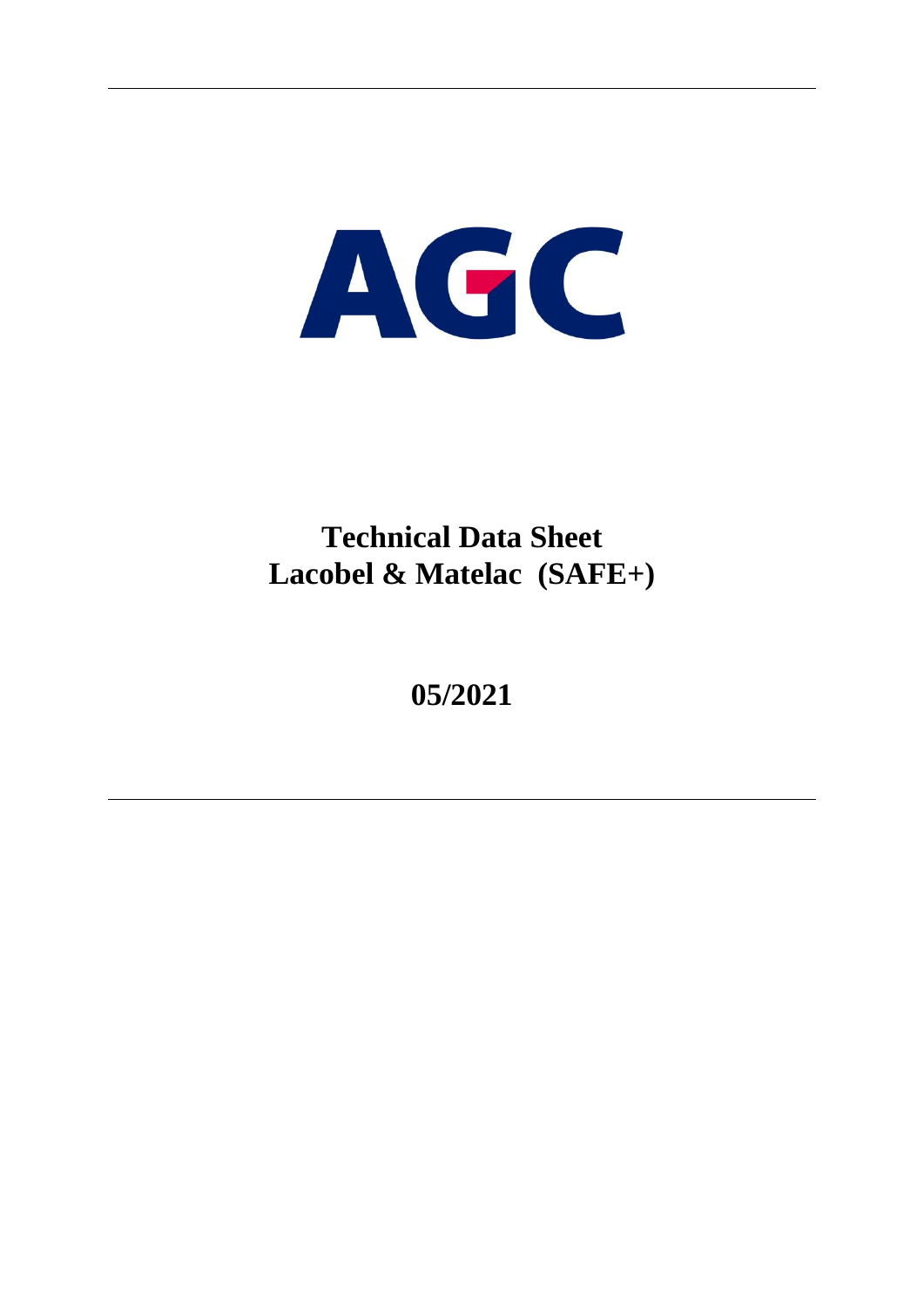| 1              |                         |  |  |
|----------------|-------------------------|--|--|
| $\overline{2}$ |                         |  |  |
| $\overline{3}$ |                         |  |  |
|                | 3.1                     |  |  |
|                | 3.2                     |  |  |
|                | 3.3                     |  |  |
|                | 3.4                     |  |  |
|                | 3.5                     |  |  |
|                | 3.6                     |  |  |
|                | 3.7                     |  |  |
|                | 3.8                     |  |  |
|                | 3.9                     |  |  |
|                | $\overline{\mathbf{4}}$ |  |  |
|                |                         |  |  |
|                | 4.1<br>4.2              |  |  |
|                |                         |  |  |
| 5 <sup>5</sup> |                         |  |  |
|                | 5.1                     |  |  |
|                | 5.2                     |  |  |
|                | 5.3                     |  |  |
|                | 5.4                     |  |  |
|                | 5.5                     |  |  |
|                | 5.6                     |  |  |
|                | 5.7                     |  |  |
| 6              |                         |  |  |
| $\overline{7}$ |                         |  |  |
|                | 7.1                     |  |  |
|                | 7.2                     |  |  |
| 8              |                         |  |  |
| 9              |                         |  |  |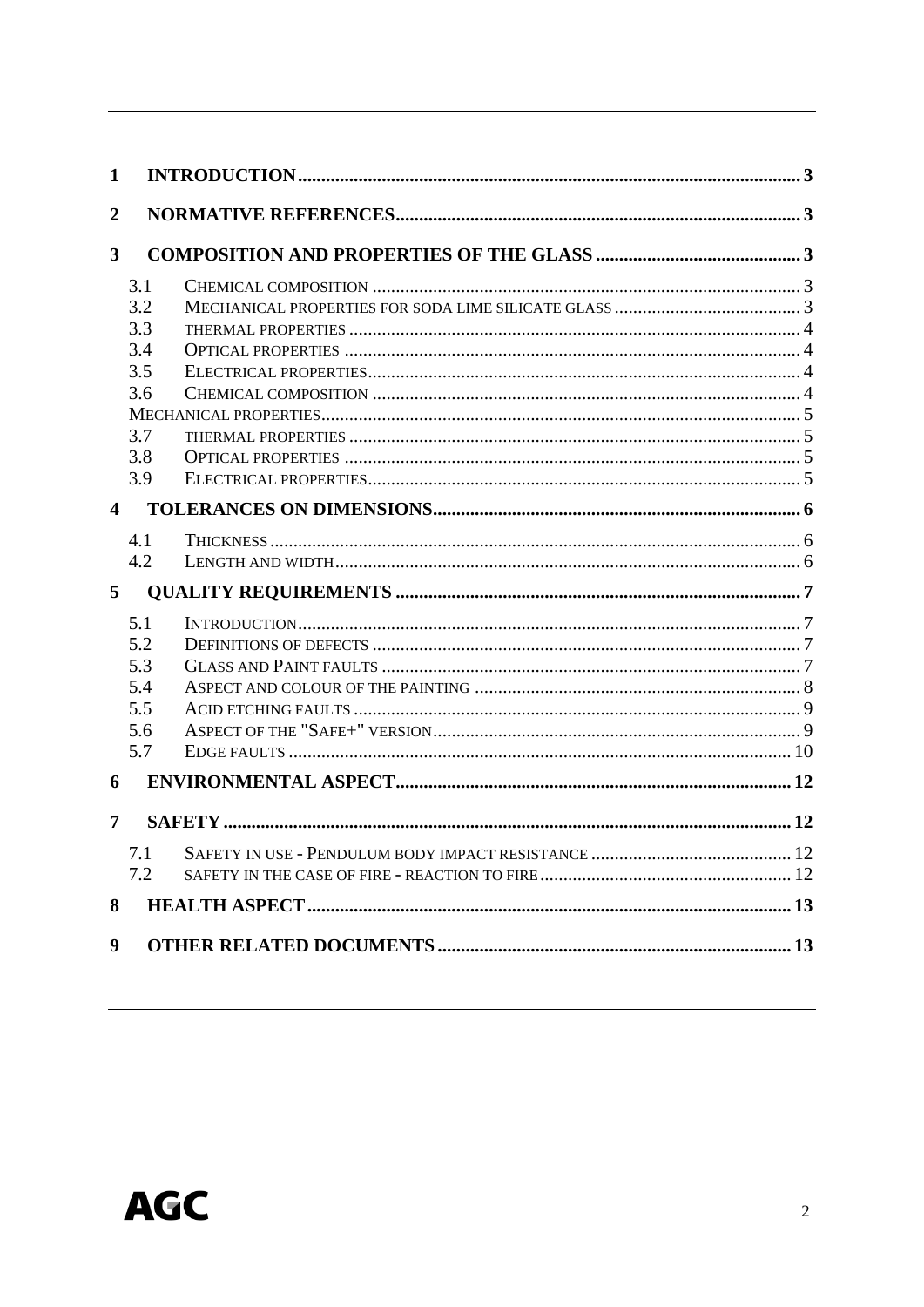# <span id="page-2-0"></span>1 INTRODUCTION

This Technical Datasheet gives information about the range of painted glass Lacobel & Matelac (except Matelac Silver), safety backed or not with a SAFE+ film. Lacobel & Matelac are obtained by the application of organic paint on a glass substrate. This substrate is in accordance with EN 572-2.

# <span id="page-2-1"></span>2 NORMATIVE REFERENCES

There is not yet a published EN standard. All Lacobel & Matelac are produced in factories being ISO 9001 certified.

# <span id="page-2-2"></span>3 COMPOSITION AND PROPERTIES OF THE GLASS

The basis glass used for Lacobel & Matelac production is float glass conform to EN 572-1 & 2. In the case of Matelac, the substrate is an acid etched float glass..

## <span id="page-2-3"></span>3.1 CHEMICAL COMPOSITION

The EN 572-1 defines the magnitude of the proportions by mass of the principal constituents of float glass is as following.

| SiO <sub>2</sub>  | 69 to 74 % |
|-------------------|------------|
| Na <sub>2</sub> O | 10 to 16 % |
| CaO               | 5 to 14 %  |
| MgO               | 0 to 6 $%$ |
| $Al_2O_3$         | 0 to 3 %   |
| Others            | 0 to 5 $%$ |

#### <span id="page-2-4"></span>3.2 MECHANICAL PROPERTIES FOR SODA LIME SILICATE GLASS

- $\triangleright$  Density (at 18°C):  $\rho = 2500 \text{ kg/m}^3$
- $\triangleright$  Young's Modulus (modulus of Elasticity): E = 70 000 N/mm<sup>2</sup>
- $\triangleright$  Poisson Ratio:  $\mu = 0.2$
- $\triangleright$  Shear Modulus: G = E/ [2 (1+v)]  $\approx$  29 166 N/mm<sup>2</sup>
- ➢ Hardness (Knoop): 6 GPa (according ISO 9385)

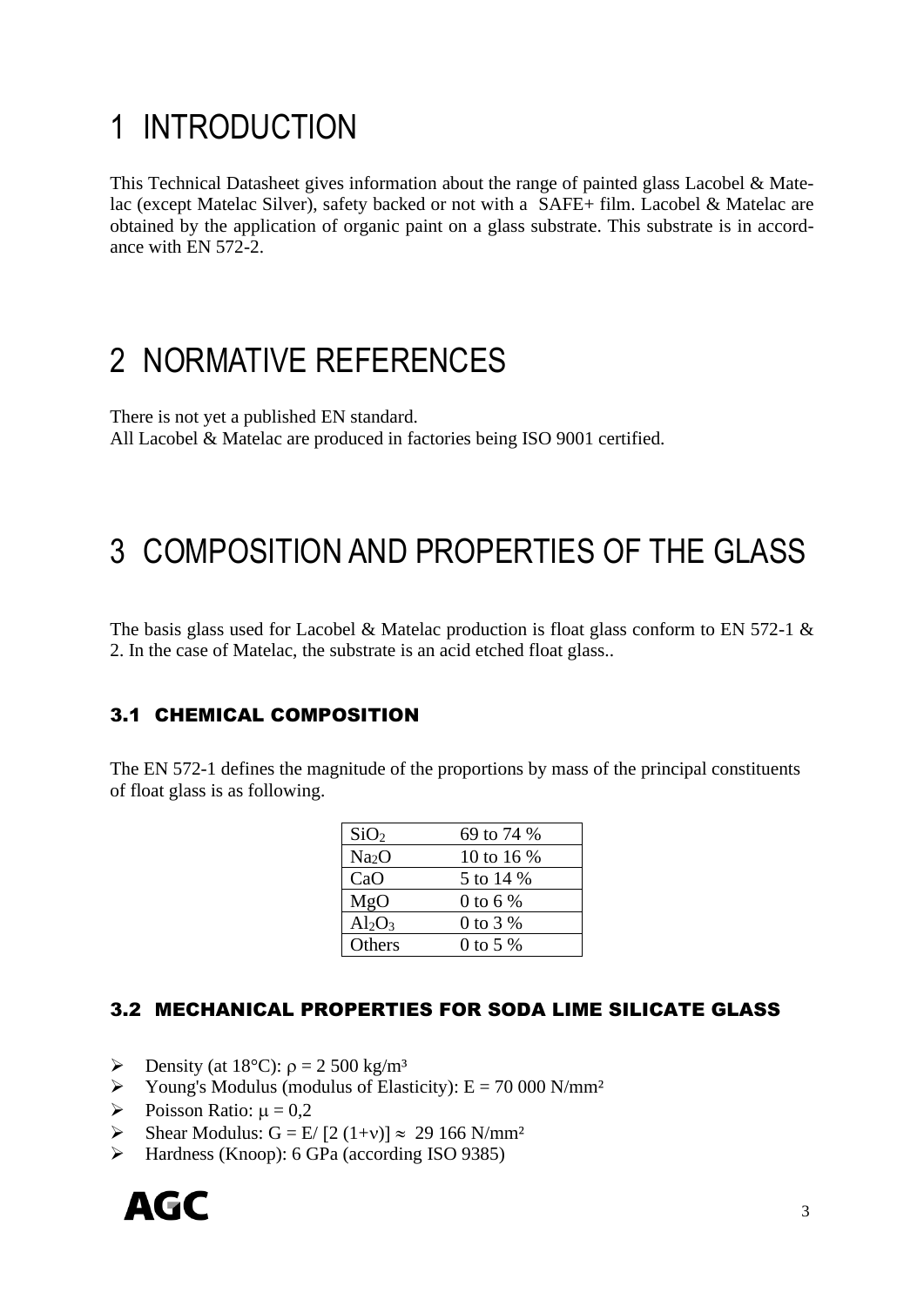- $\blacktriangleright$  Hardness (Mohs): 5-6
- $\triangleright$  Characteristic bending strength: 45 N/mm<sup>2</sup>
- ➢ Resistance against temperature differential and sudden temperature change 40 K (Generally accepted value that is influenced by edge quality and glass type)

#### <span id="page-3-0"></span>3.3 THERMAL PROPERTIES

- $\triangleright$  Softening temperature T<sub>so</sub>:  $\approx$  725 °C
- $\triangleright$  Working temperature T<sub>w</sub>:  $\approx 1030$  °C
- $\triangleright$  Fusion temperature T<sub>f</sub>  $\approx 1300$  °C to 1600 °C
- $\triangleright$  Linear expansion coefficient:  $\alpha = 9.10^{-6}$ /K (between 20° and 300°)
- $\triangleright$  Specific heat capacity: Cp = 720 J/(kg.K)
- $\triangleright$  Emissivity of glass without coating:
	- Normal emissivity  $\varepsilon_n = 0.89$
	- Corrected emissivity  $\varepsilon = 0.837$

#### <span id="page-3-1"></span>3.4 OPTICAL PROPERTIES

- ➢ Refractive index N to visible radiation (380 to 780 nm): - air/glass: 0,67
	- glass/air: 1,50 at 589,3 nm

#### <span id="page-3-2"></span>3.5 ELECTRICAL PROPERTIES

- $\triangleright$  Specific resistance: 5.10<sup>7</sup>  $\Omega$  m at 1 000 Hz and 25<sup>o</sup>C
- ➢ Dielectric constant: 7,6 at 1 000 Hz and 25°C

#### <span id="page-3-3"></span>3.6 CHEMICAL COMPOSITION

The EN 572-1 defines the magnitude of the proportions by mass of the principal constituents of float glass as following:

| SiO <sub>2</sub>  | 69 to 74 %   |
|-------------------|--------------|
| Na <sub>2</sub> O | 10 to 16 $%$ |
| CaO               | 5 to 14 %    |
| MgO               | 0 to 6 $%$   |
| $Al_2O_3$         | 0 to 3 $%$   |
| Others            | $0$ to 5 %   |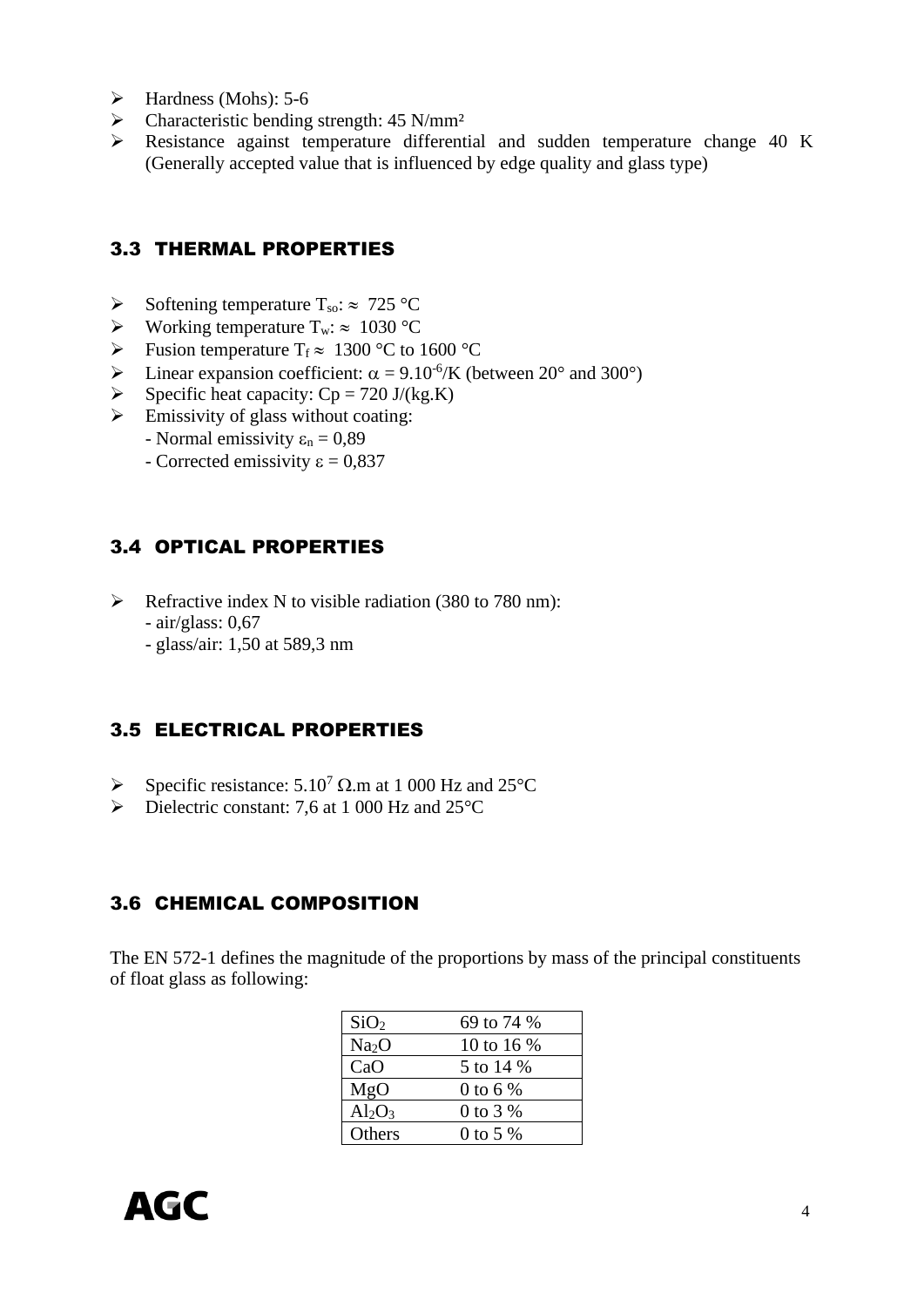#### <span id="page-4-0"></span>MECHANICAL PROPERTIES

- $\triangleright$  Weight (at 18°C):  $\rho = 2500 \text{ kg/m}^3$
- $\triangleright$  Density: 2,5
- $\triangleright$  Young's Modulus (modulus of Elasticity): E = 70 000 N/mm<sup>2</sup>
- $\triangleright$  Poisson Ratio:  $\mu = 0.2$
- $\triangleright$  Shear Modulus: G = E/ [2 (1+v)]  $\approx$  29 166 N/mm<sup>2</sup>
- ➢ Knoop Hardness: 6 GPa
- ➢ Mohs Hardness: 6
- $\triangleright$  Characteristic bending strength: 45 N/mm<sup>2</sup>

#### <span id="page-4-1"></span>3.7 THERMAL PROPERTIES

- $\triangleright$  Softening point:  $\approx 600 \degree C$
- $\triangleright$  Fusion temperature:  $\approx 1500$  °C
- $\triangleright$  Linear expansion coefficient:  $\alpha = 9.10^{-6}$ /K (between 20° and 300°)
- $\triangleright$  Specific heat capacity: C = 720 J/(kg.K)

#### <span id="page-4-2"></span>3.8 OPTICAL PROPERTIES

- ➢ Refractive index N to visible radiation (380 to 780 nm): - air/glass: 0,67
	- glass/air: 1,50

#### <span id="page-4-3"></span>3.9 ELECTRICAL PROPERTIES

- $\triangleright$  Specific resistance: 5.10<sup>7</sup>  $\Omega$  m at 1 000 Hz and 25<sup>o</sup>C
- $\triangleright$  Dielectric constant: 7,6 at 1 000 Hz and 25 °C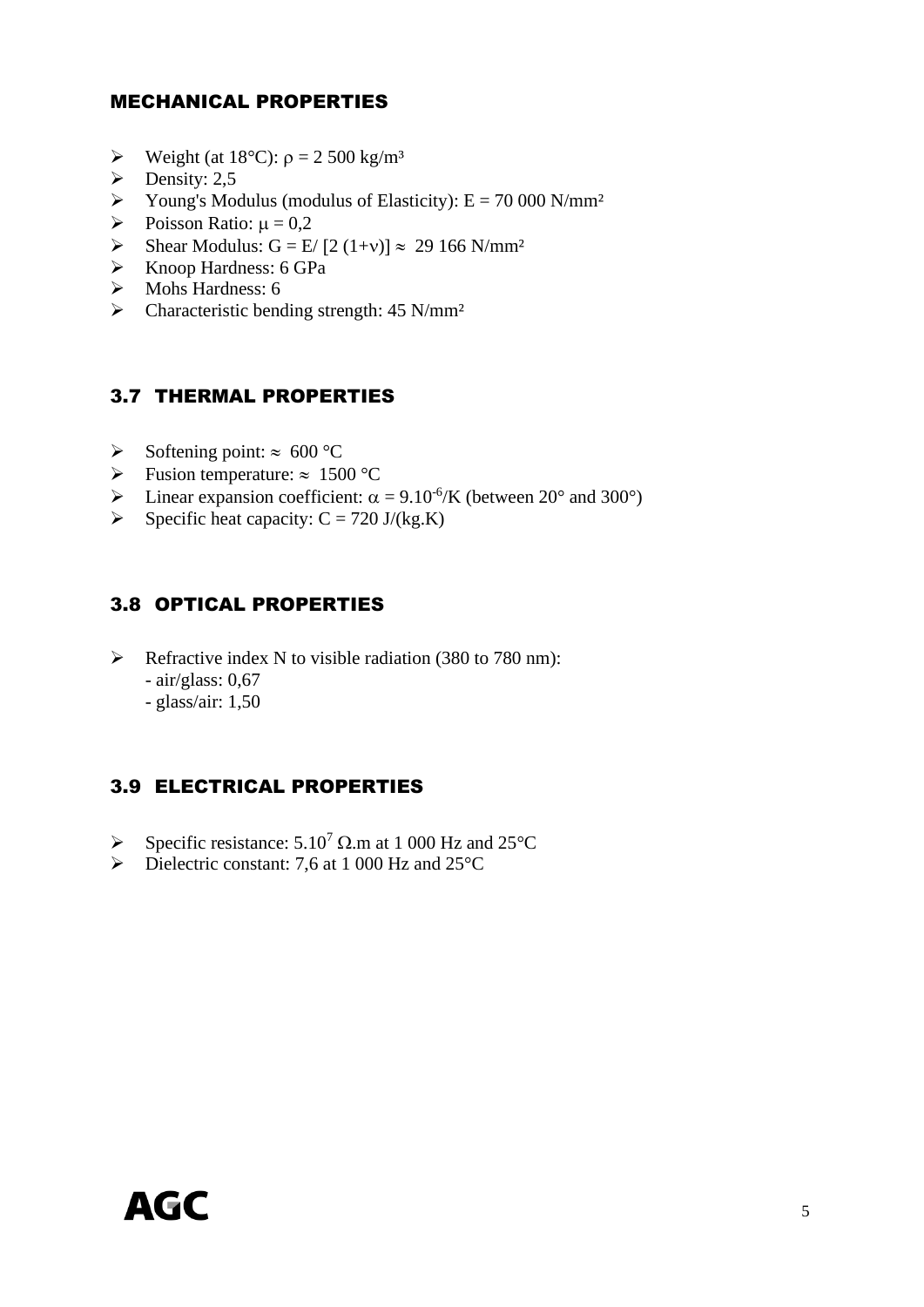# <span id="page-5-0"></span>4 TOLERANCES ON DIMENSIONS

# <span id="page-5-1"></span>4.1 THICKNESS

The actual thickness shall be the average of for measurements, taken to the nearest 0,01 mm, one taken at the center of each side.

The actual thickness rounded to the nearest 0,1mm shall not vary from the nominal thickness by more than the tolerances shown in the table (according to EN 572-2).

|                          |                   | Dimensions in millimetres |
|--------------------------|-------------------|---------------------------|
| <b>Nominal thickness</b> | <b>Tolerances</b> |                           |
| 2                        | ± 0,2             |                           |
| 3                        | ± 0,2             |                           |
| 4                        | ± 0,2             |                           |
| 5                        | ± 0,2             |                           |
| 6                        | ± 0,2             |                           |
| 8                        | ± 0,3             |                           |
| 10                       | ± 0,3             |                           |
| 12                       | ± 0,3             |                           |
| 15                       | ± 0,5             |                           |
| 19                       | ± 1,0             |                           |
| 25                       | ± 1,0             |                           |

Table 1 - Tolerances on nominal thickness

## <span id="page-5-2"></span>4.2 LENGTH AND WIDTH

The tolerances *t* on nominal dimensions length H and width B are respectively  $\pm$  3 mm and  $\pm$ 2 mm.

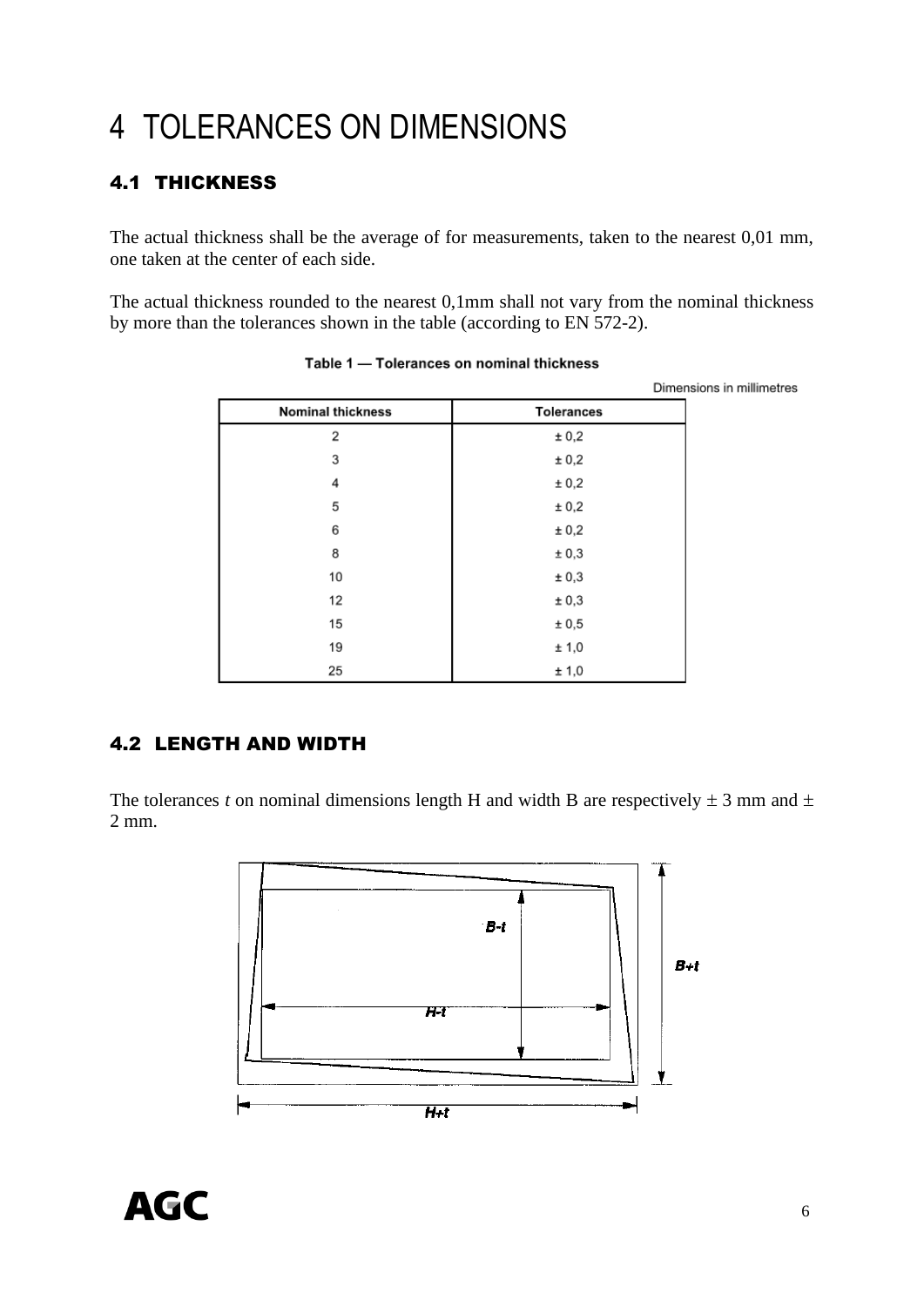The limit of squareness is described by the difference between diagonals. The difference is maximum 5 mm.

The same tolerances as for the float used as support of the painted glass apply. This information is related to stock sizes (PLF and DLF).

# <span id="page-6-0"></span>5 QUALITY REQUIREMENTS

# <span id="page-6-1"></span>5.1 INTRODUCTION

The quality of a painted glass can be affected by defects resulting from faults in the paint and faults in the glass.

# <span id="page-6-2"></span>5.2 DEFINITIONS OF DEFECTS

The following definitions apply:

- $\triangleright$  Glass appearance defects: faults which alter the visual quality of the painted glass. They can be spot and/or linear and/or enlarged area faults
- $\triangleright$  Paint coating(s) faults: faults where the glass may be exposed or not. They can be scratches, spot faults, and change of colour or lack of adhesion of the paint coating
- ➢ Spot faults: punctual disturbance that may come from a glass defect e.g. nuclei (solid or gaseous inclusions), deposits, crush marks… or from a paint coating defect e.g dust, pinhole, de-wetting…and observed from the glass side
- $\triangleright$  Lack of adhesion point: spot fault where the paint is not sticking anymore on the glass, detected in reflection as a more brilliant point
- ➢ Cluster: a group of not less than 3 spot faults, separated by not more than 50 mm.
- ➢ Linear faults: scratches, extended spot faults etc. on the glass surface or on the paint, seen from the glass surface side
- $\triangleright$  Glass brush marks: very fine circular scratches that can hardly be seen and are associated with glass cleaning techniques
- ➢ Change of colour: fading or change of colour that may occur after an ageing test.

# <span id="page-6-3"></span>5.3 GLASS AND PAINT FAULTS

## **5.3.1 INSPECTION METHOD**

The painted glass shall be observed in a vertical position against a non-lighted background, glass side, with the naked eye and under normal diffused lighting conditions, (natural daylight or simulated daylight illuminant D65, observer 10°, between 300 Lux and 600 Lux at the painted glass), from a distance of 1 m. The direction of observation is normal, i.e. at right angle, to the painted glass. The use of an additional lighting source, e.g. spotlight, is not allowed. Defects on the painted side are acceptable as long as they are not visible on glass side.

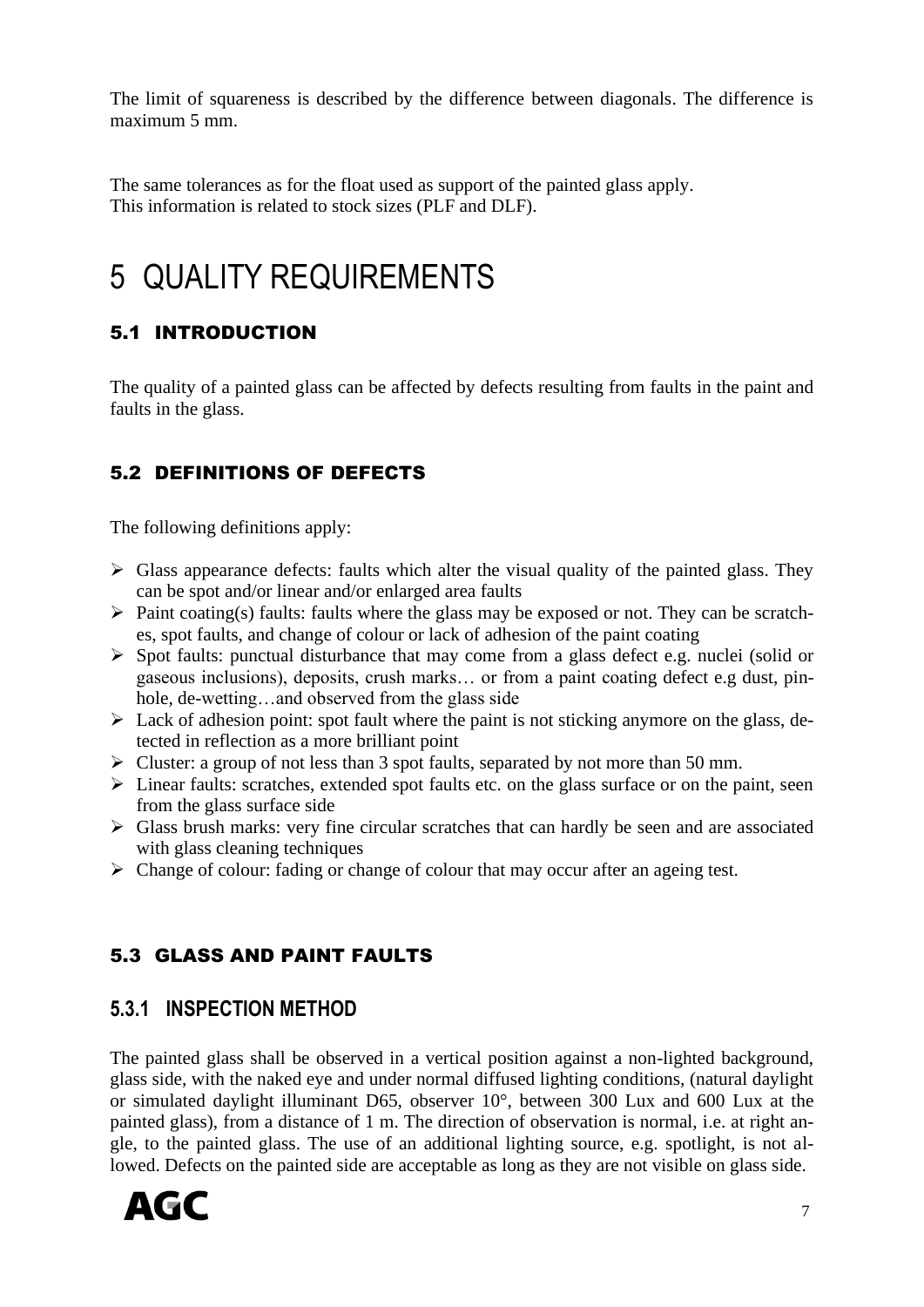## **5.3.2 ACCEPTANCE LEVELS**

The tables give the acceptance level for glass faults respectively for PLF. The average shall be calculated taking into account the total individual pack area (m²).

|                                                                                                | Acceptance level for stock size (defects $/ 20$ m <sup>2</sup> ) |  |
|------------------------------------------------------------------------------------------------|------------------------------------------------------------------|--|
| Linear faults (mm)                                                                             | <b>Max/sheet</b>                                                 |  |
| Brush marks ( $\leq 50$ mm)                                                                    | 8                                                                |  |
| Scratches ( $\leq$ 50 mm)                                                                      | 3                                                                |  |
| Spot faults (mm) <sup>a</sup>                                                                  | <b>Max/sheet</b>                                                 |  |
| $\leq 0.5$                                                                                     | Accepted b                                                       |  |
| $>0.5$ and $\leq 1$                                                                            | 10                                                               |  |
| $>1$ and $\leq$ 3                                                                              |                                                                  |  |
| >3                                                                                             |                                                                  |  |
| <sup>a</sup> The dimensions stated are without the effect of halo and relate to the largest of |                                                                  |  |
| the fault dimensions                                                                           |                                                                  |  |
| $b$ Accepted, providing they do not form a cluster (minimum distance 50 mm).                   |                                                                  |  |

**Note**: Defects on painted side are allowed if they are not visible at the glass side.

#### <span id="page-7-0"></span>5.4 ASPECT AND COLOUR OF THE PAINTING

#### **5.4.1 INTRODUCTION**

The aspect of the painting is defined by the color measurement.

The color measurement is defined by  $L^*$ ,  $a^*$  and  $b^*$  values (illuminant D65, 10°).

The difference of color between 2 samples is calculated by

$$
\Delta E^* = \sqrt{(L_1^* - L_2^*)^2 + (a_1^* - a_2^*)^2 + (b_1^* - b_2^*)^2}
$$

#### **5.4.2 MEASUREMENT OF THE E\***

The  $\Delta E^*$  should be measured on the glass side, according to CIE Publication N° 15: DELTA E CIE LAB D65 10° SCI.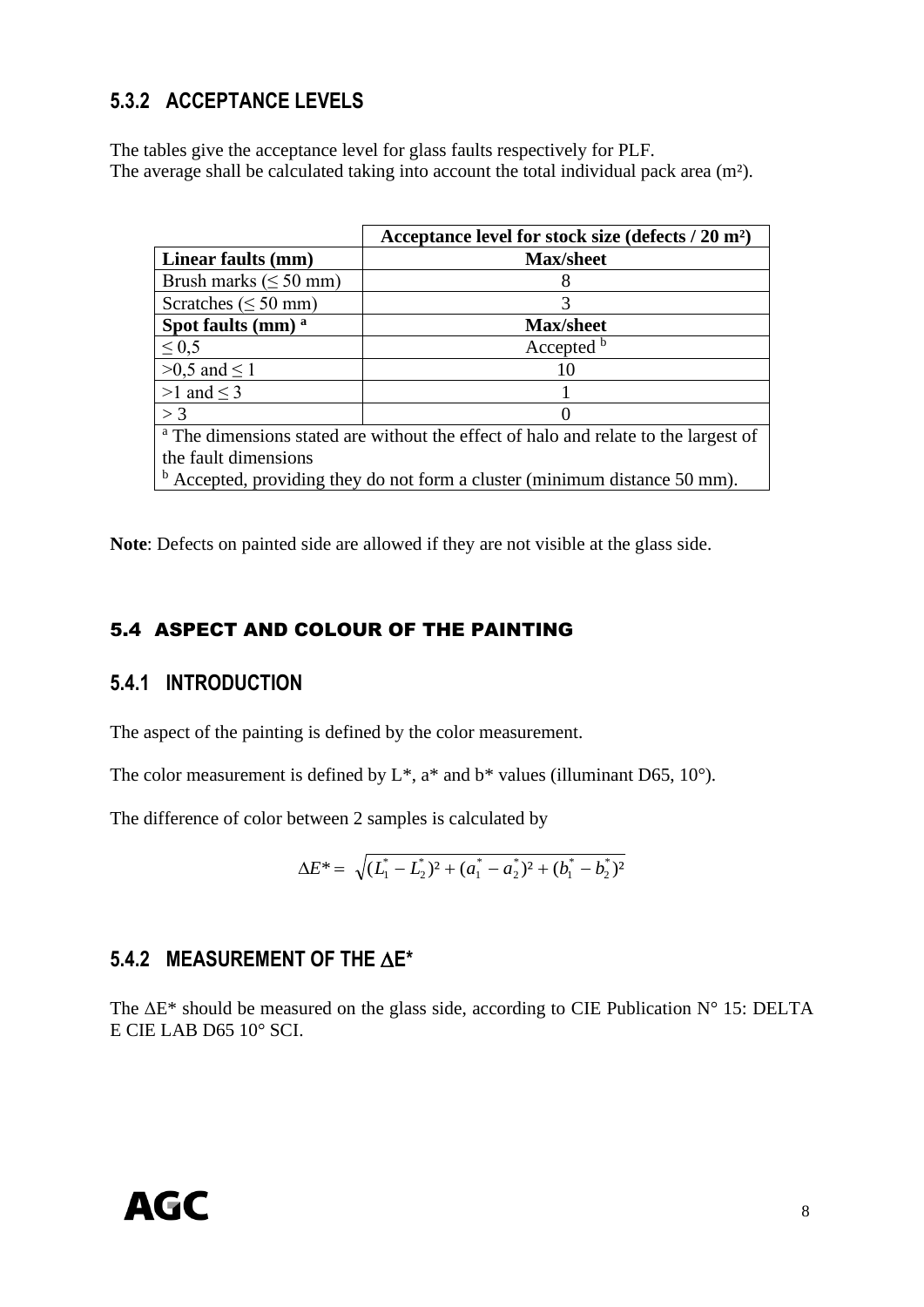## **5.4.3 ACCEPTANCE LEVELS**

The allowable variation of the colorimetric measurements, measured on the glass side, between panes (from the same thickness) shall be:

 $\Delta E^* \leq 1$ 

Note 1: In order to avoid color difference coming from deviation from batch to batch, panes placed next to each other should come from the same production batch

#### <span id="page-8-0"></span>5.5 ACID ETCHING FAULTS

Only relative to Matelac (SAFE+).

#### **5.5.1 INSPECTION METHOD**

Same as §5.3.1

#### **5.5.2 ACCEPTANCE LEVELS**

The acceptance levels for surface defects are given in the table below for stock sizes. These defects refer to the acid etched surface only.

| <b>Punctual faults</b>                                    | Max/10 m <sup>2</sup> |  |
|-----------------------------------------------------------|-----------------------|--|
| (mm)                                                      |                       |  |
| $\leq 0.5$                                                | Accepted <sup>a</sup> |  |
| $> 0.5$ and $\leq 1$                                      |                       |  |
| $>1$ and $\leq 2$                                         |                       |  |
| > 2                                                       |                       |  |
| <sup>a</sup> Accepted, providing there is no accumulation |                       |  |

#### <span id="page-8-1"></span>5.6 ASPECT OF THE "SAFE+" VERSION

Lacobel & Matelac can be delivered with SAFE+ safety backing film on the painted side. The aspect of this film is not perfect and some bubbles can appear. Visual imperfections in the SAFE+ safety backing film do not have a negative impact on soft body impact resistance according to EN 12600.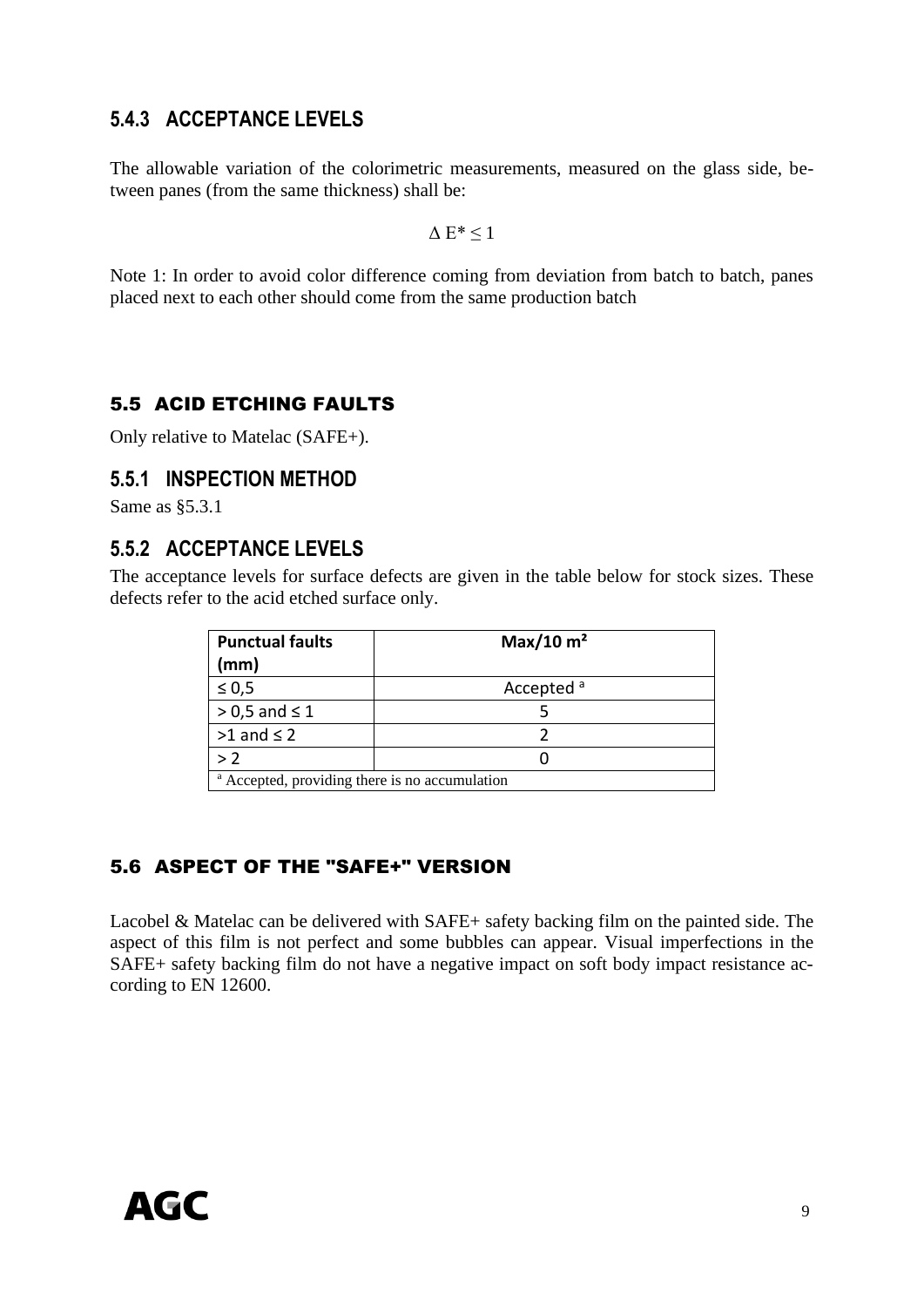#### <span id="page-9-0"></span>5.7 EDGE FAULTS

## **5.7.1 INSPECTION METHOD**

Same as §5.3.1.

## **5.7.2 ACCEPTANCE LEVELS**

The edge quality of stock sizes of painted glass can be affected by the presence of entrant/emergent faults and shelling. Using the method of §5.3.1, the edges of the painted glass panes shall be checked for the presence of shells, corners on/off and edge vents.

#### 5.7.2.1 CHIPS OR SHELLS

For stock sizes, entrant or emergent chips or shells shall be accepted provided they do not exceed a maximum length and depth of 10 mm and half the nominal glass thickness.

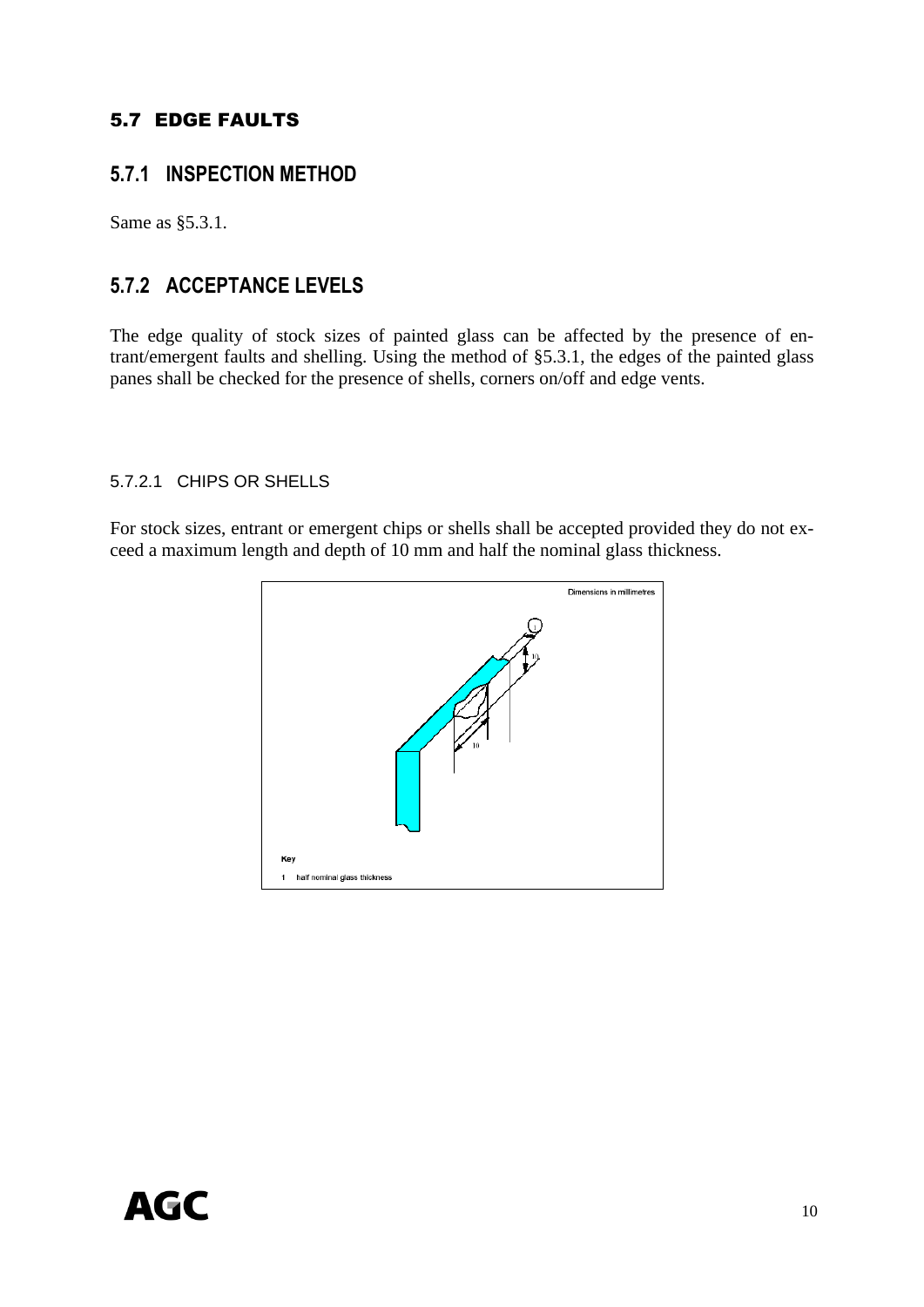#### 5.7.2.2 CORNERS ON/OFF

For stock sizes occasional corners on/off shall be allowed. No more than 5 % of the sheets on a delivery shall be affected.



#### 5.7.2.3 VENTED (CRACKED) EDGES

Vented (cracked) edges shall not be allowed for stock sizes.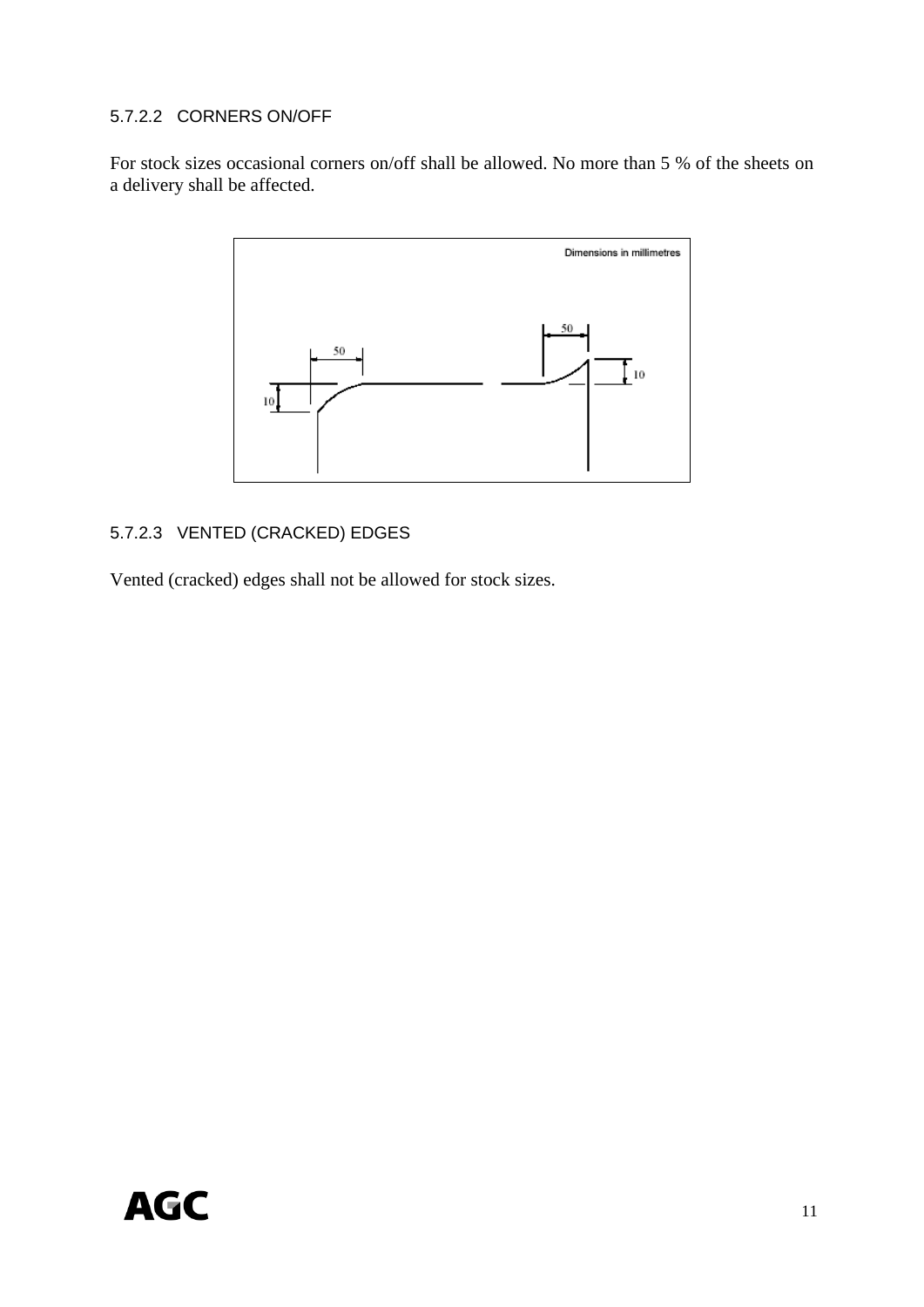# <span id="page-11-0"></span>6 ENVIRONMENTAL ASPECT

AGC Glass Europe has achieved Cradle to Cradle Certified<sup>CM</sup> Silver for the Lacobel & Matelac product range, including SAFE+ versions.

Lacobel / Matelac (SAFE+) meet the criteria stipulated by the European Directive on Restriction of Hazardous Substances (RoHS Directive 2011/65/EU) that aims to reduce the use of certain harmful substances, including lead, in production processes.

None of the substances identified as Substances of Very High Concern (SVHC) in the REACH Candidate list\* is present above 0.1% in Lacobel / Matelac (SAFE+) products. (REACH Regulation 1907/2006/EC concerning the Registration, Evaluation, Authorisation and Restriction of Chemicals).

\*<http://echa.europa.eu/web/guest/candidate-list-table>

For specific product details, visit [www.agc-yourglass.com,](http://www.agc-yourglass.com/) product section "Lacobel" or "Matelac", or look in the "Tools" section under "Regulatory Documents".

# <span id="page-11-1"></span>7 SAFETY

## <span id="page-11-2"></span>7.1 SAFETY IN USE - PENDULUM BODY IMPACT RESISTANCE

Shatter properties (safe breakability) and pendulum body impact resistance are determined and classified in accordance with EN 12600.

Lacobel and Matelac show a mode of breakage typical of annealed glass (EN 12600, type A).

Lacobel / Matelac SAFE+ comprise polymer film applied to the back of the glass. This safety backing film ensures safety in case of soft body impact.

Lacobel / Matelac SAFE+ show a mode of breakage typical of laminated glass (EN 12600, type B). Numerous cracks appear under soft body impact, but the fragments hold together and do not separate.

For specific product details, visit [www.agc-yourglass.com,](http://www.agc-yourglass.com/) register and log-in under the restricted area, and go to "certificates" in the product section "Lacobel" or "Matelac".

#### <span id="page-11-3"></span>7.2 SAFETY IN THE CASE OF FIRE - REACTION TO FIRE

Reaction to fire is determined and classified in accordance with EN 13501-1.

Some glass products are products/materials that do not require to be tested for reaction to fire (e.g. Products/materials of Classes\* A1 according to Commission Decision 96/603/EC, as amended 2000/605/EC).